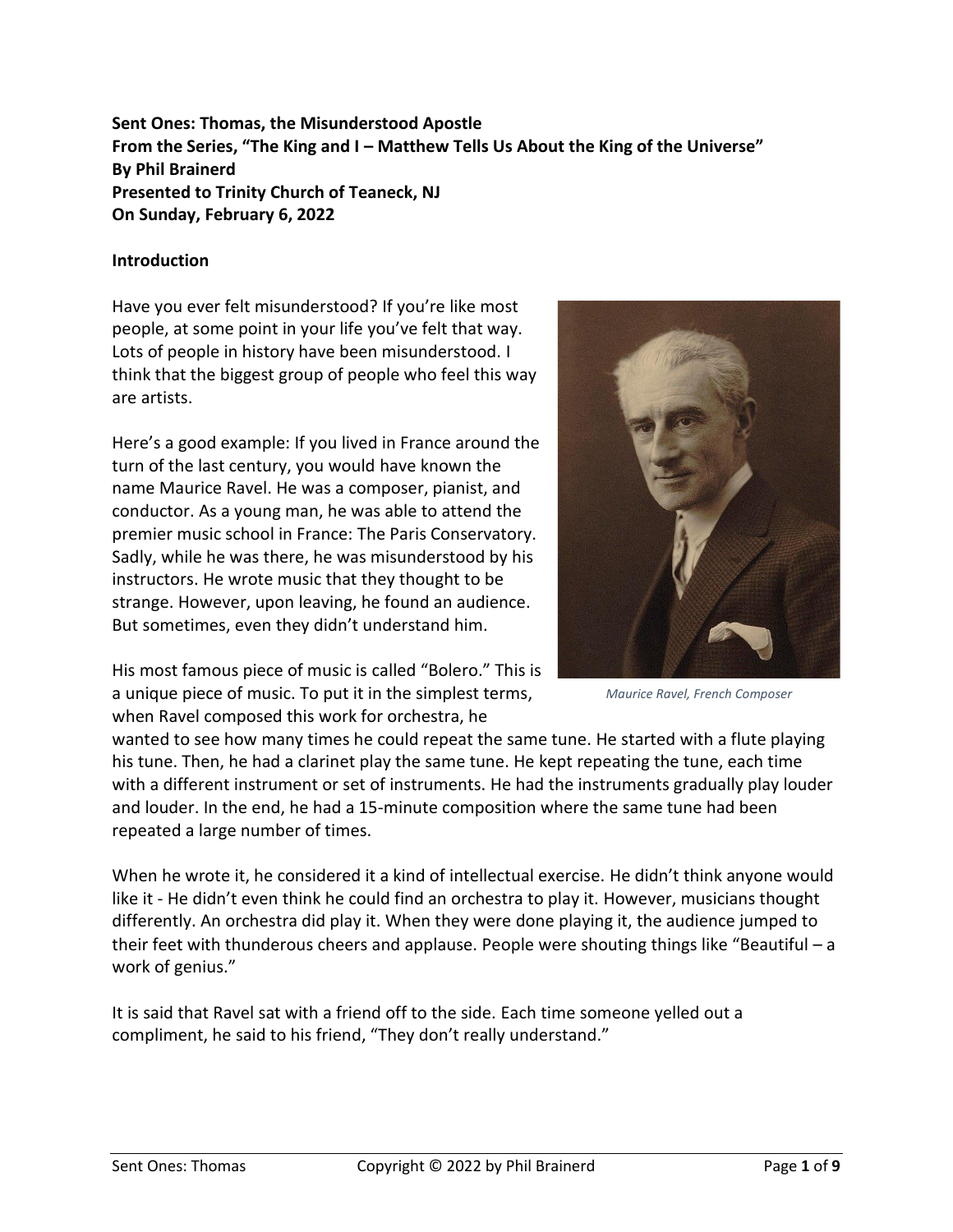But then he heard a different voice. Somewhere in the crowd, one elderly woman jumped to her feet and yelled out in anger: "Madman! You are a madman!" When Ravel heard that, he turned to his friend and said, "She understands."

Today, Ravel is considered one of the greatest composers of the twentieth century. His composition, "Bolero" is often played by the best symphony orchestras. But during his life, he was not always understood.

It's not at all uncommon for artists to be thought of as crazy during their lifetime, only to be heralded as geniuses after they die.

Now, sometimes, it goes the other way. Sometimes, a person has something unique and good that characterizes their life - Only, they're remembered as something much less. We're going to talk about someone who falls into that group today. *If you have ever felt misunderstood, maybe you'll find a friend today.*

We're in our series, "The King and I – Matthew Tells us About the King of the Universe." We're working our way systematically through Matthew's book about the life of Jesus. A little while back, we started a subseries called, "Sent Ones." Jesus had a world-changing message that he wanted to share with the world - His gospel. He found twelve men to help - Twelve "Apostles" (The word "Apostle" means "Sent one).

We've been meeting these men. So far, we've met Peter and his brother Andrew, James and his brother John, Philip and his good friend Bartholomew.

Today, we're going to meet: Thomas. Our message is called, "Thomas, the Misunderstood Apostle".

How is Thomas misunderstood? Because most people think of him by this title: "Doubting Thomas." What do you think of when someone has the title, "Doubting"? I would think of someone who's always skeptical. Someone that's never on board with what you're trying to do. Someone who always has a reason that you're going to fail. A "wet blanket". If you say, "We can do it", a doubter says, "No, you can't - Maybe you shouldn't even try." It's the kind of person no one wants to have around. Nothing gets done if you have a doubter on your team.

Why do people think of Thomas that way? Because of the following story. Let's set the stage: After a powerful ministry, Jesus was captured by the authorities. He was hauled away and eventually executed. His execution was not in a dark dungeon somewhere. His execution was very, very public. He was nailed to a cross in front of a big crowd and left there until he stopped breathing. Just to make sure, one of the executioners ran a spear through his body. Jesus was dead, all right.

But, a few days later, there was talk that he had come back - He had risen from the dead. There were even people that Thomas knew personally who said they saw him.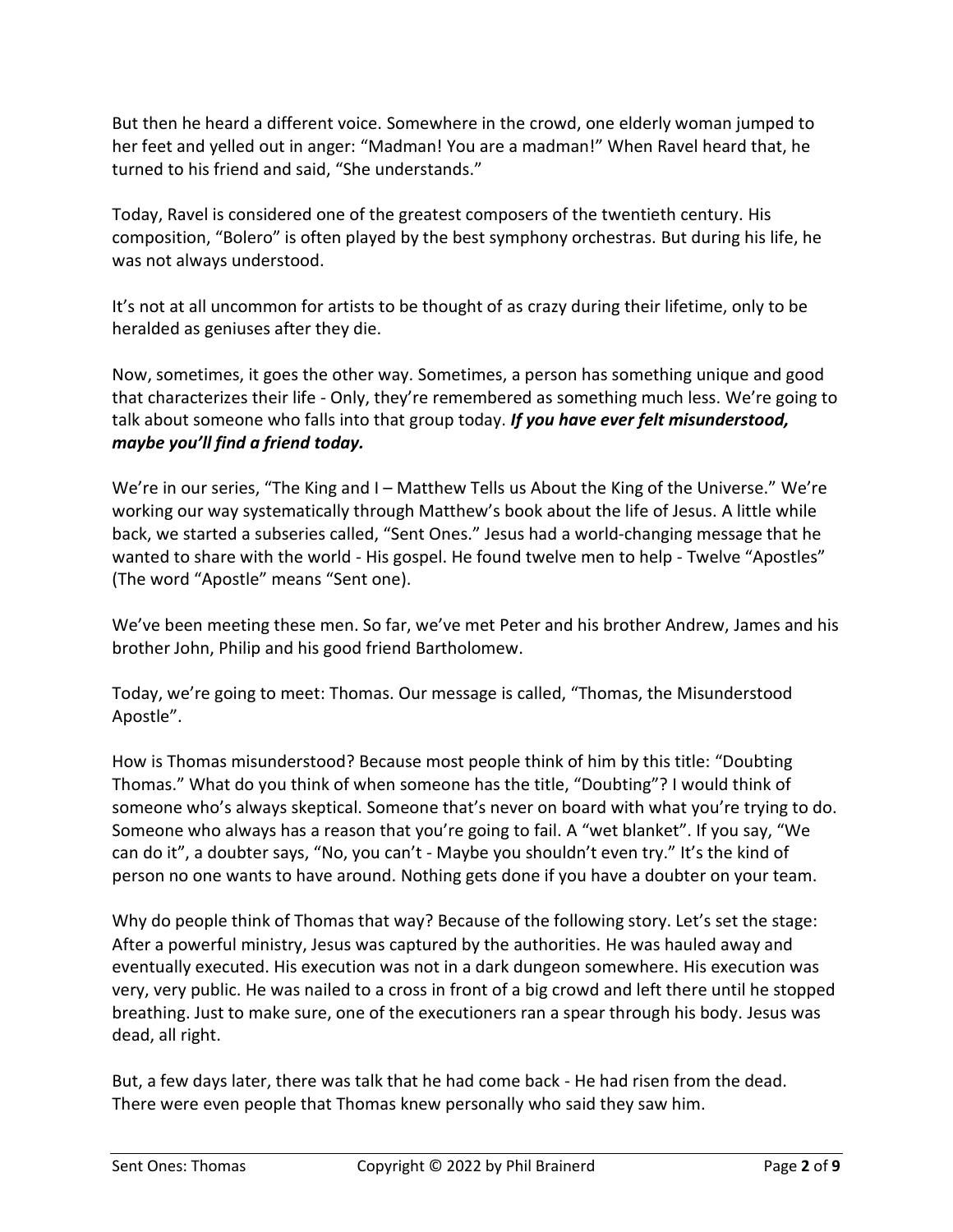Here's how Thomas replied to the news:

So the other disciples told him, "We have seen the Lord!" But he said to them, "Unless I see the nail marks in his hands and put my finger where the nails were, and put my hand into his side, I will not believe." (John 20:25)

Now, understand, these were disciples of Jesus. They were good friends of Thomas. He spent almost three years with some of these people.

Imagine that: You've got good friends all telling you something happened. They're excited. They're absolutely certain they've seen it. For Thomas, none of that was good enough. It doesn't matter how much anybody pleads. Doesn't matter how much anyone tries to explain. He won't budge.

Today, if we think something isn't going to happen, we say, "I'll believe it when I see it." Thomas took it a step further. He said, "I'll believe it when I see it AND I can touch it. If I can't personally go up to Jesus, grab his hands and put my finger in the hole where the spear went in, forget it!"

So, Thomas doubted that Jesus had risen from the dead. And from that, he gets the famous name, "doubting Thomas." That seems pretty straightforward. But, is it fair? To find out, let's learn some more about this man.

We only learn about Thomas in John's gospel. Let's read about the first time John includes Thomas in his telling of the life of Jesus. In John chapter 11, we learn the story of Lazarus.

Now a man named Lazarus was sick. He was from Bethany, the village of Mary and her sister Martha. 2 (This Mary, whose brother Lazarus now lay sick, was the same one who poured perfume on the Lord and wiped his feet with her hair.) 3 So the sisters sent word to Jesus, "Lord, the one you love is sick." (John 11:1-3)

Jesus gets some sad news. A good friend, who comes from a family of good friends, is sick. How does Jesus respond?

When he heard this, Jesus said, "This sickness will not end in death. No, it is for God's glory so that God's Son may be glorified through it." Now Jesus loved Martha and her sister and Lazarus. So when he heard that Lazarus was sick, he stayed where he was two more days, and then he said to his disciples, "Let us go back to Judea." (John 11:4-7)

So, a good friend is sick. However, Jesus says, "This will not end in death." Everybody probably thinks, "Oh, good." They probably all think, "This person is going to get better. Great!" Even more, Jesus stays where he is for two days. Surely, there's nothing more to see here.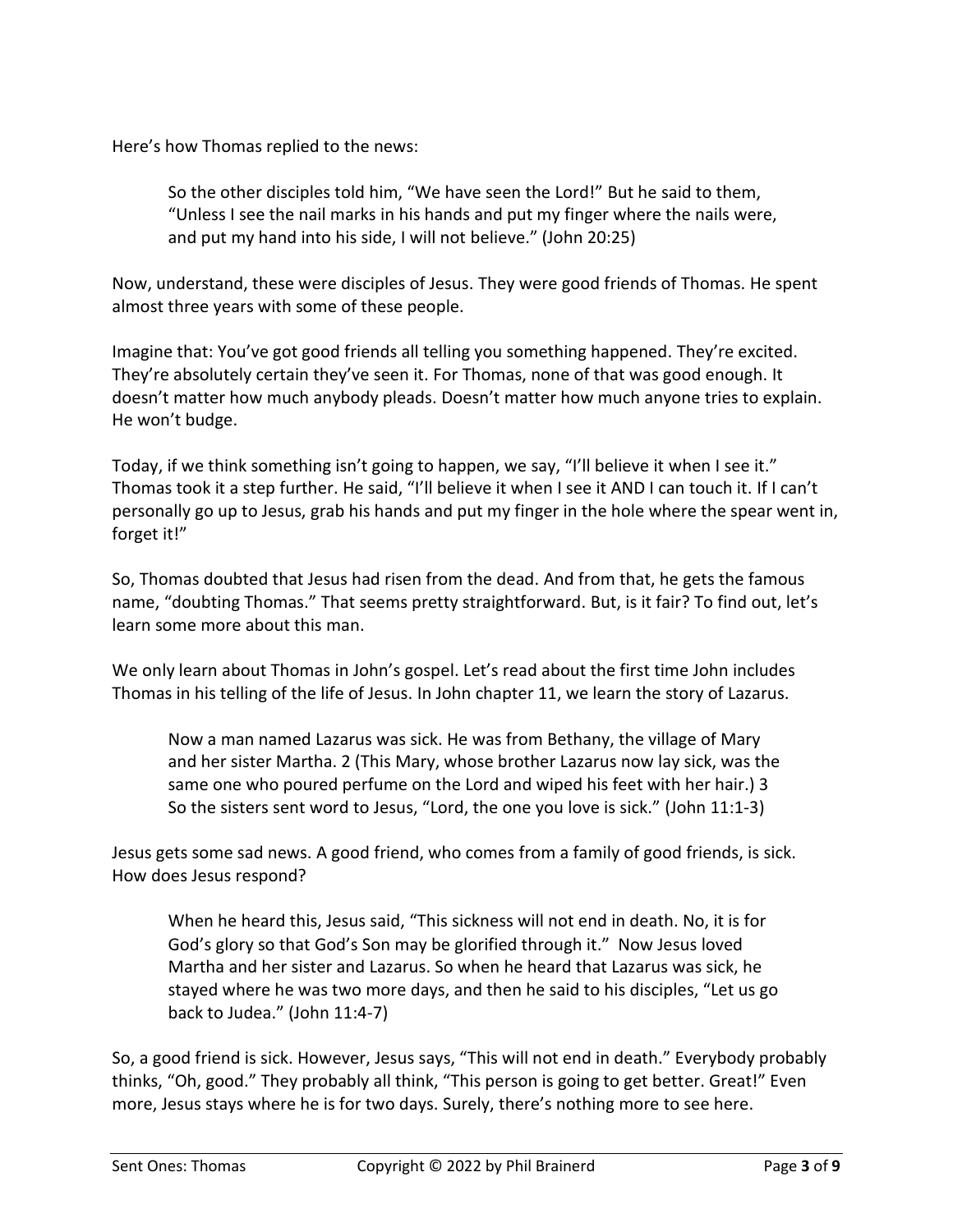But then, after a couple of days, Jesus, says, "Let us go back to Judea." So, there's a sudden change of plan. And to the disciples, it's a strange change of plan. Here's why they think that:

"But Rabbi," they said, "a short while ago the Jews there tried to stone you, and yet you are going back?" (John 11:8)

Lazarus and his family live in a place called Bethany. Bethany is suburb of Jerusalem. The last time Jesus was in that area, the authorities tried to have him killed.

A quick note: It says here, "The Jews." Everyone here was a Jew. Jesus was a Jew. The disciples were all Jews. In local parlance there began to be a distinction between Jews who liked Jesus and Jews, usually those in authority, who didn't.

To understand this, let's look at a modern example. If you went to Iraq during the period of the "Gulf Wars", and you asked people to describe an American, they would likely describe a soldier - A heavily armed man in a uniform. So, "American" would man, "American Soldier." Now, there are lots of Americans who aren't in the Army, but that's how things go. It's the same way in the passage we just read, and in other places in the Bible. Those Jews in authority who didn't like Jesus were often called, "The Jews." That's why, when I talk about this group, I usually say something like "The Jewish Leadership" or "The Religious Leadership."

In any case, the Jewish leadership wanted Jesus dead. Going to a place where lots them hung out would be a bad idea. And here's a thought: It wouldn't be such a good idea for any friends of Jesus. Maybe some of the stones aimed at Jesus might wind up hitting his friends?

So, the disciples of Jesus aren't too keen on the idea of Jesus going to Bethany. Even more, didn't he say that Lazarus would get better? What would be the point of Jesus being there?

There's some back and forth about this, so Jesus has to be very clear:

So then he told them plainly, "Lazarus is dead, and for your sake I am glad I was not there, so that you may believe. But let us go to him." (John 11:14-15)

the disciples as a group don't want to go anywhere near Jerusalem. They were skeptical about this idea. Jesus has to make it plain: "Lazarus is dead - "I'm going."

But one voice stood out:

16 Then Thomas (also known as Didymus) said to the rest of the disciples, "Let us also go, that we may die with him." (John 11:16)

Let's understand what's happening here. The disciples as a group are skeptical of Jesus and his judgement. This is also known as "doubting." It's Thomas who says, "I'm on board." And Thomas isn't just a mindless cheerleader - He's fully aware that what Jesus is going to do is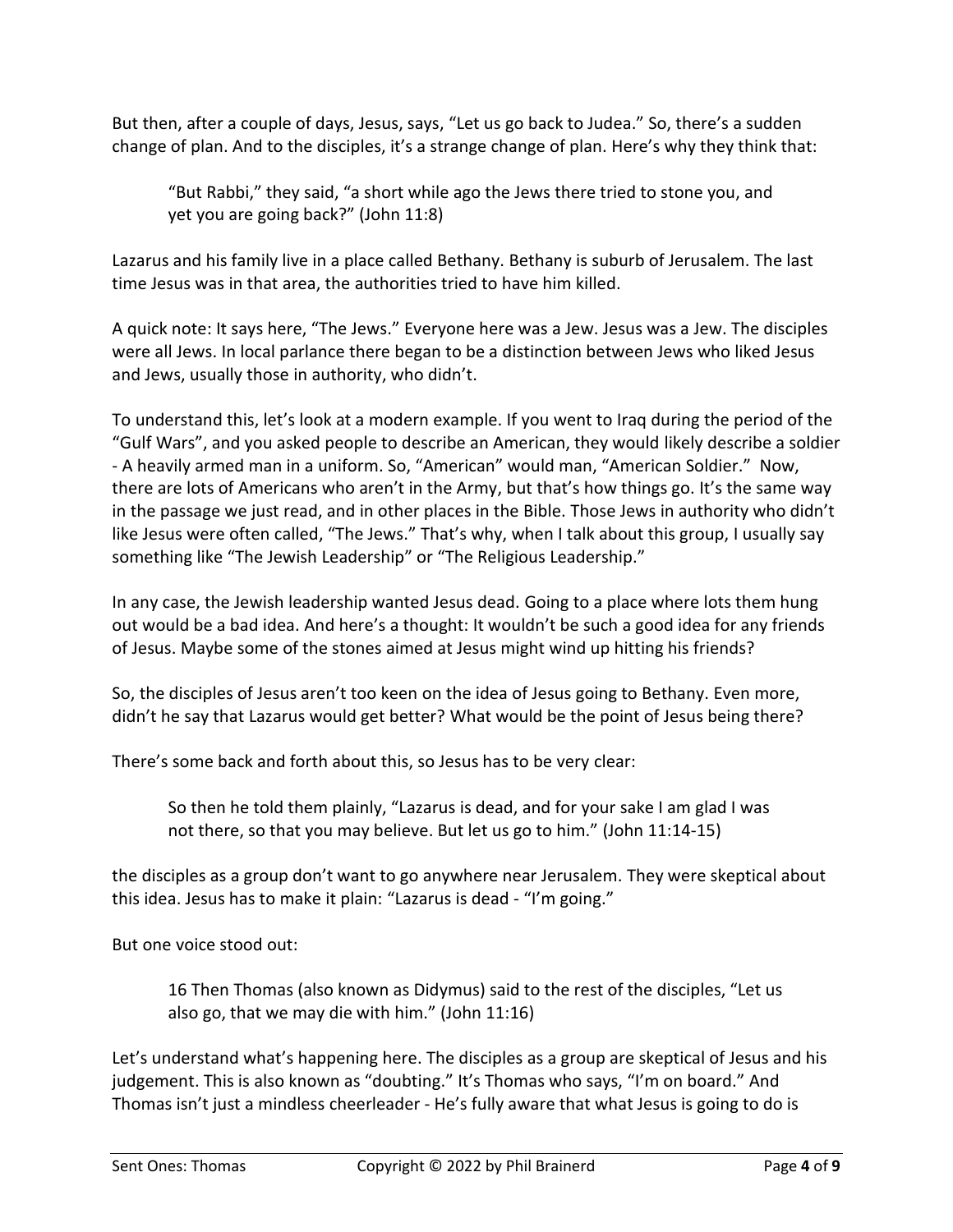dangerous. He's fully aware that anyone who goes with Jesus could be killed. And even with all this, Thomas says, "Full speed ahead." Stated in another way, Thomas is saying, "Hey everybody, we all need to trust Jesus and follow him."

Does that sound like a doubter to you? Does that sound like a wet blanket? Does that sound like someone who's always looking for an excuse to derail whatever the team is working on? Far from being a doubter, at that moment, Thomas is the most faithful man in the group!

So, maybe the title, "Doubting Thomas" isn't fair? Maybe there's something more going on here that we need to investigate?

Let's learn more about this man. At one point, Jesus tells his followers about heaven.

"Do not let your hearts be troubled. You believe in God; believe also in me. 2 My Father's house has many rooms; if that were not so, would I have told you that I am going there to prepare a place for you? 3 And if I go and prepare a place for you, I will come back and take you to be with me that you also may be where I am. 4 You know the way to the place where I am going." (John 14:1-4)

At some point, we'll go into a deeper discussion about this great promise that Jesus makes to his followers. Heaven is not just a concept. It's not just an idea. It's a place. Jesus has prepared a place for us.

For now, let's concentrate on the way Jesus presented this to his followers. He says, "You know the way to the place where I am going."  $(v 4)$ 

Thomas has a response to this, and his response gives us an insight into the way he looked at things and the way he thought:

Thomas said to him, "Lord, we don't know where you are going, so how can we know the way?" (v 5)

This is curious. To understand it, you have to understand some of the stories Jesus told. Here's one of the parables:

14 "Again, it will be like a man going on a journey, who called his servants and entrusted his wealth to them. 15 To one he gave five bags of gold, to another two bags, and to another one bag, each according to his ability. Then he went on his journey. (Matthew 25:14-15)

This is the story of "The Ten Talents." We'll run into it later as we study Matthew's book. Jesus told stories like this on several occasions. A rich man or a ruler would travel off to a far land. He would leave people behind to take care of his property. Then one day, the ruler would return.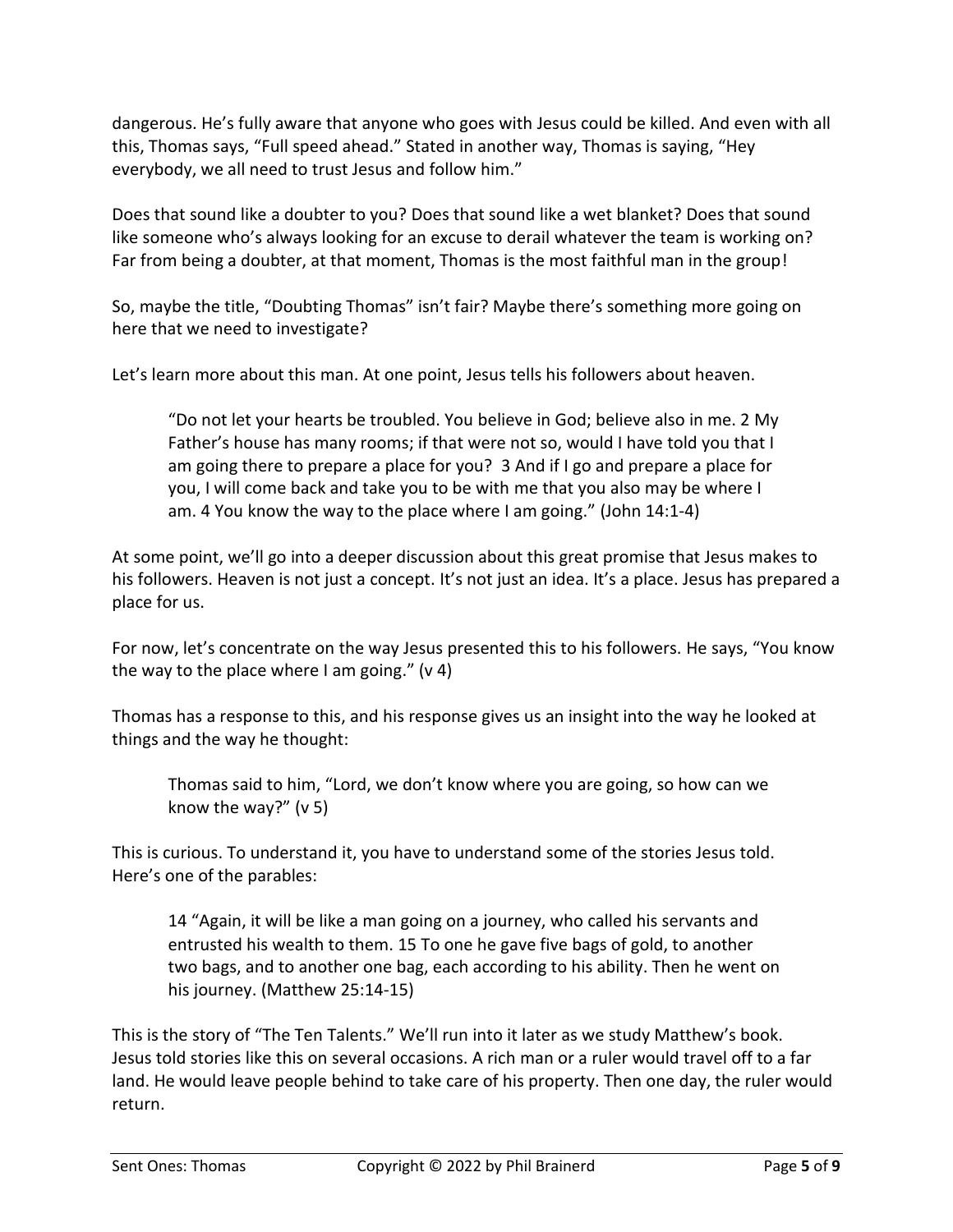In the story we just read from John's gospel, Jesus says he's going away. Here's the key: It looks like Thomas is thinking of a physical place. If you lived in ancient Israel, you knew about far away kingdoms to the east - Like Persia. Was Jesus going there? If you went the other way, if you went west, the furthest that anyone knew about was Spain, or some place in northern Africa. Was Jesus going there? To top is all off, Jesus says Thomas and the others are supposed to know where he's going. So, Thomas politely protests - He says, "Hey, we have no idea where you're going - You have to tell us." (Mathew 25:15)

What's Thomas's problem here? You see, Thomas is stuck in the here and now. Everything to him is somewhere on our physical world. He doesn't have the ability yet to think about higher realities. So, Jesus has to enlighten him. This is where Jesus shares one of the most quoted verses in the Bible:

Jesus answered, "I am the way and the truth and the life. No one comes to the Father except through me. (John 14:6)

John is stuck on earth, so Jesus tries to redirect him to see heavenly realities. Sadly, Thomas isn't quite ready yet.

And that brings us back to the question of why Thomas didn't understand the death and resurrection of Jesus. Thomas was a man who had a rare opportunity. The Messiah, the longawaited king came to Israel during the time that Thomas was alive. Thomas knew that the Messiah would fulfill prophecy. Jesus did that on numerous occasions. Thomas knew that the Messiah would be powerful. Jesus showed that to be true. Thomas was there with Jesus when he turned water into wine. Thomas was there when Jesus calmed a raging storm with a few words. Thomas saw Jesus heal terrible diseases and cast out demons. Thomas saw, and Thomas believed. He believed so powerfully that he was willing to follow Jesus to his death - Or so he thought.

But then, something happened. The soldiers came one night and took Jesus away. Everyone ran - Including Thomas. Along the way, a few of the disciples found ways to watch what was happening from a distance. We don't know if Thomas was one of them. We know that the apostle John was there to witness the crucifixion. We know that because John's gospel records that Jesus asked John to take care of his mother, Mary, who was also there watching. (John 19:25-27)

Maybe Thomas was there in the crowd, too? Maybe he said to himself, "But Jesus is going to come down from that cross. Maybe a whole angelic army will come." In the story of Samson, we're told that on one occasion, God gave Samson the power to kill hundreds of enemy soldiers with only a bone from a donkey. Maybe Thomas thought that if he prayed, God would empower him. Maybe he could punch one of the Roman soldiers and take his sword and take on the whole Roman army to save his friend. But, no. Thomas could only stand by and watch his friend suffer.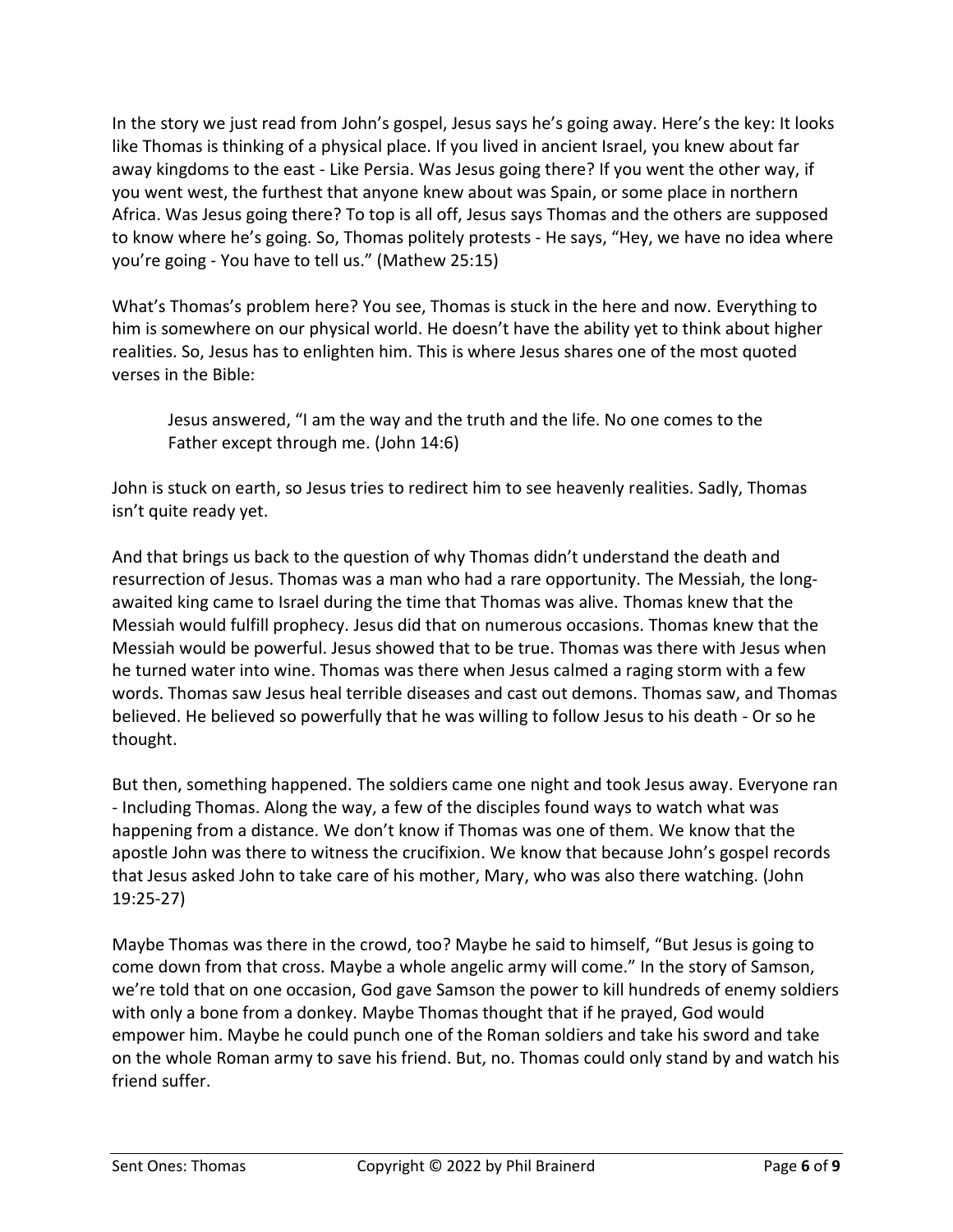And then, Jesus stopped breathing. One of the soldiers shoved a spear into his side. The most disciplined person will do something when they get a spear shoved into their side. They'll cringe, they're call out in pain. But there was nothing – not a twitch. Jesus was dead. There was no doubt. Then, everybody went home.

We can only imagine how Thomas felt. He was surely devastated. Prior to this point, everything made sense. Now, nothing made sense. Everything in Thomas's world was now in question.

When people are devastated with some horrible loss, it does bad things to their thinking. Grief can cloud a person's thoughts. Sometimes, people can become very negative. Maybe Thomas began to doubt whether God existed, or that God was good? All the other disciples took some solace in each other. They were hiding together. But Thomas kept to himself. And that's sad, because only a few days later Jesus showed his followers one of the greatest miracles of history. He rose from the dead. Then, he appeared to his disciples who are all hanging around together.

But Thomas, because he isolated himself, wasn't there. Actually, that may have been a good thing. We're told in the story that Jesus waited another week to appear to Thomas. Why did he wait a week? Sometimes, God works in our lives with miracles. Sometimes though, he allows natural processes to do the work. Thomas may have needed some time by himself to work things out. When he was ready, God gave him a special miracle.

26 A week later his disciples were in the house again, and Thomas was with them. Though the doors were locked, Jesus came and stood among them and said, "Peace be with you!" 27 Then he said to Thomas, "Put your finger here; see my hands. Reach out your hand and put it into my side. Stop doubting and believe." (John 20:26-29)

Jesus gave Thomas a special appearance. Thomas demanded to see Jesus in person. Even though that was not a request made in faith, Jesus granted it. Thomas now had everything he asked for. How did he reply?

28 Thomas said to him, "My Lord and my God!" 29 Then Jesus told him, "Because you have seen me, you have believed; blessed are those who have not seen and yet have believed."

Prior to this time, Thomas had believed in a Jesus who lived only on this earth. Thomas had no ability to see eternal things. Now, he could see and understand heavenly realities.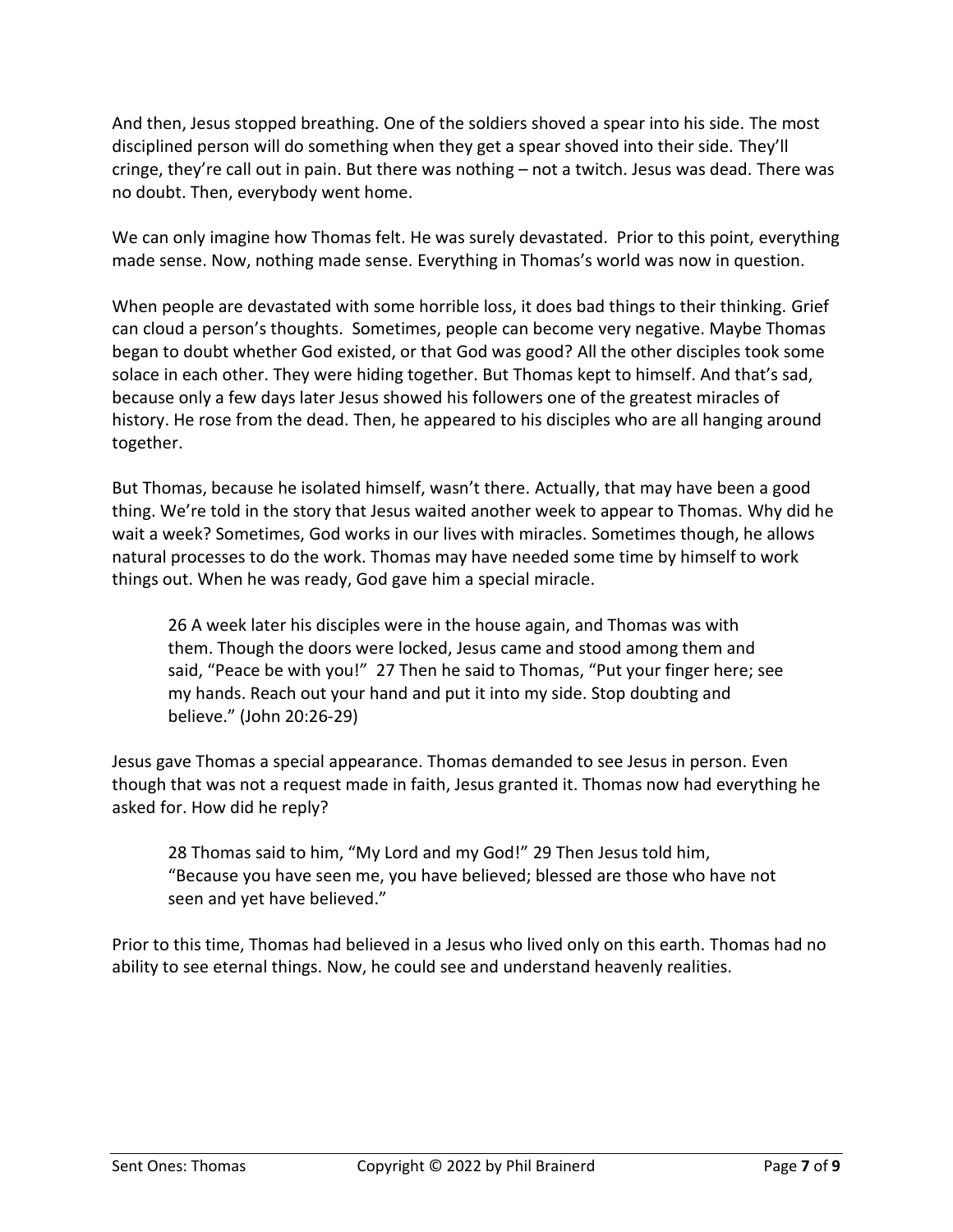#### **What does this mean for us today?**

So, what does this mean for us today? As I said, we've all felt misunderstood at some point in our lives. That was true for Thomas. He was misunderstood. People think of him as "doubting Thomas". Although he experienced doubt, it wasn't because he was fundamentally an unfaithful person. He went into a period of doubt because he had been devastated by a tragic loss.

Years ago, there was a psychologist named Alfred Adler. He noticed that many of his patients had suffered losses. However, they couldn't always put their feelings into words. So, he developed the following approach: He would ask people, "If you had a magic wand, and you could change any one thing about your life, what would it be?" Most people only need a few seconds to come up with one thing in their life that was very painful for them. It may have been a tragic loss. Or, they may have been horribly hurt or let down by someone. Maybe they made a big mistake. In fact, maybe it was they who let someone else down? Once people can put this experience into words, then they can begin to heal.

How about you? If I were to give you a magic wand, what is the one thing you would change about your life? Did someone let you down? Did someone hurt you? Did you make a big mistake?

Why does God allow things like that to enter our lives? For Thomas, it was the fact that he had a big problem: He couldn't really understand heavenly realities. It took a tragic experience to change. It took being devastated. But once that happened, God could use that experience to help Thomas. God helped Thomas to change from a man who was trapped on this world to a man who understood eternal truths. He understood that Jesus is not only Lord - Jesus is God. Jesus showed that by the power of his resurrection.

When Jesus went up into heaven, Thomas joined with the other Apostles. He went out into the world to share the gospel of Jesus Christ. Through him, untold numbers of lives were changed. He began to travel. At the end of those travels, he made it as far as India. There, so many people followed Christ, that there is still a church named after Thomas. To this day, there are people in India who trace their faith to Thomas.

Like the other apostles, Thomas had such great faith that he willingly faced death. On one occasion that reality came true. Thomas was attacked and run through with a spear. In one of the ultimate ironies of history, the man who would not believe until he could see the place where the spear went into the side of Jesus, was himself killed with a spear.

Let's pull this all together.